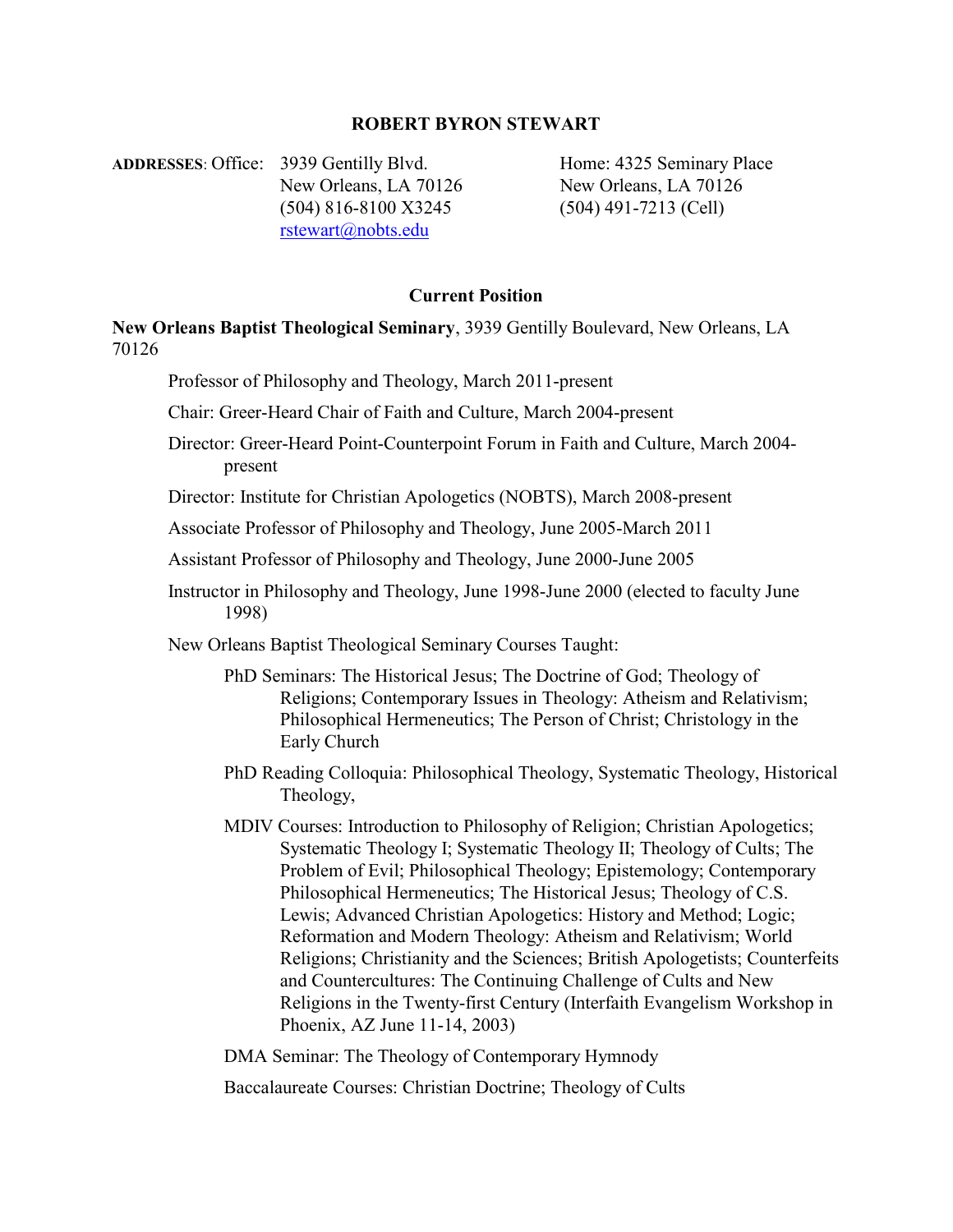Southwestern Baptist Theological Seminary Courses Taught:

MDIV Courses: Cult Theology, Spring 1994, Spring 1996, Spring 1998

Southeastern Baptist Theological Seminary Courses Taught:

MDIV Courses: Cult Theology (with James K. Walker), January 2007

PhD Seminars (IMB Cohort) with Kenneth Keathley, Soteriology and World Religions, Summer 2009, Summer 2011, Summer 2013, Summer 2015, Summer 2017, Summer 2019

PhD Seminar with Charles Quarles, The Historical Jesus, Summer 2017

Odessa Theological Seminary, Odessa, Ukraine

Critical Thinking, November 2012

Baptist Theological Seminary of Eastern Cuba, Santiago, Cuba Christian Apologetics, October 2016

## Previous Teaching Position

Southwestern Baptist Theological Seminary, Fort Worth, Texas

Adjunct Professor of Historical Theology, 1994-1998

### Visiting Professor Positions

Fletcher Visiting Professor at Southeastern Baptist Theological Seminary, January 2007 John and Dot Colvin Distinguished Visiting Professor, Louisiana College, Fall 2007 Visiting Professor, Odessa Theological Seminary, Odessa, Ukraine, Fall 2012 Visiting Professor, Eastern Baptist Seminary, Santiago, Cuba, October 2016 Visiting Professor, Eastern Baptist Seminary, Santiago, Cuba, October 2018

# Invited Lectures

Philosophy Forum, Oklahoma Baptist University, Spring 2021 Philosophy Forum, Oklahoma Baptist University, Spring 2020 Philosophy Forum, Oklahoma Baptist University, Fall 2016 Philosophy Forum, Oklahoma Baptist University, Fall 2015 Philosophy Forum, Oklahoma Baptist University, Fall 2014 Faculty Forum, Oklahoma Baptist University, Fall 2014 John and Dot Colvin Lectures, Louisiana College, Fall 2007 Chapel Lecture Series, LeTourneau University, Fall 2003 (One Sermon, Three Lectures)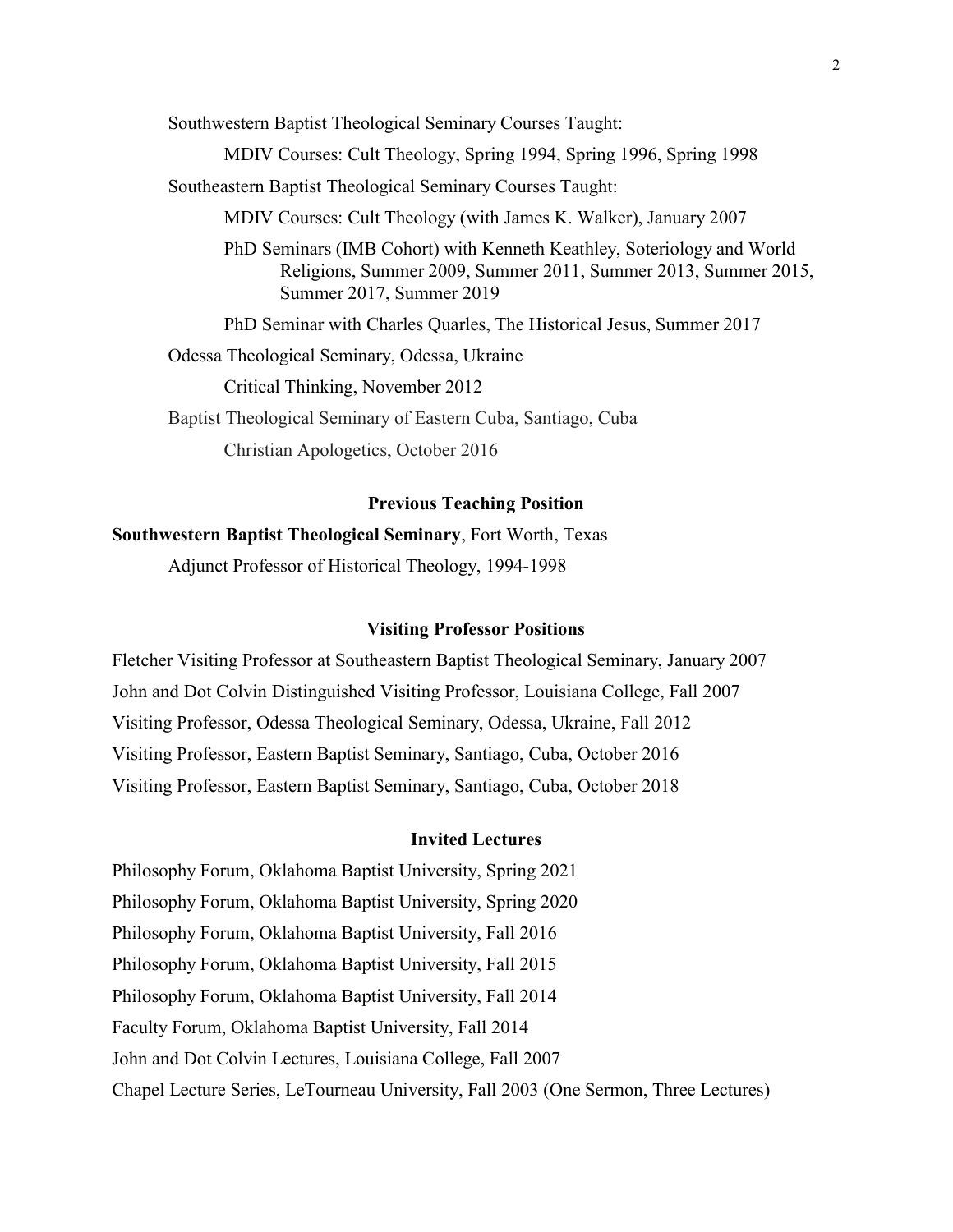Socratic Society Lecture, LeTourneau University, Fall 2003

### **Education**

### Southwestern Baptist Theological Seminary, Fort Worth, Texas

Doctor of Philosophy, Theology, May 2000.

Dissertation: The Impact of Contemporary Hermeneutics on Historical Jesus Research: An Analysis of John Dominic Crossan and Nicholas Thomas Wright (Chairman: Bert Dominy) Grade: "High Passing"

Master of Divinity with Biblical Languages, Southwestern Baptist Theological Seminary, Fort Worth, Texas, 1992

### Cameron University, Lawton, Oklahoma

Bachelor of Arts, Music Performance, 1980

### Additional Studies

Brite Divinity School, Texas Christian University, Fort Worth, TX, Spring, 1995, D.Min. Seminar, Theology of Karl Barth

University of Texas at Arlington, Arlington, TX, Summer 1996, Ph.D. Seminar, Cultural Anthropology: New Ethnology

# Continuing Education:

Oxford Summer School in Religious Studies, Wadham College, Oxford, Summer, 1997 Wycliffe Hall Summer School, Wycliffe Hall, Oxford University, 2004, 2005 The Lord is My Light—RZIM Summer School, Keble College, Oxford University, 2005 NOBTS Summer School at Regents Park College, Oxford University, 2006.

# Publications

# Books

Co-authored with N. T. Wright and Simon Gathercole. What Did the Cross Accomplish?: A Conversation about the Atonement. Louisville: Westminster/John Knox, 2021.

Co-authored with Bart D. Ehrman and Craig A. Evans. Can We Trust the Bible on the Historical Jesus?. Louisville: Westminster/John Knox, 2020.

Editor and Contributor. God and Cosmology: William Lane Craig and Sean Carroll in Dialogue. Minneapolis: Fortress, 2016.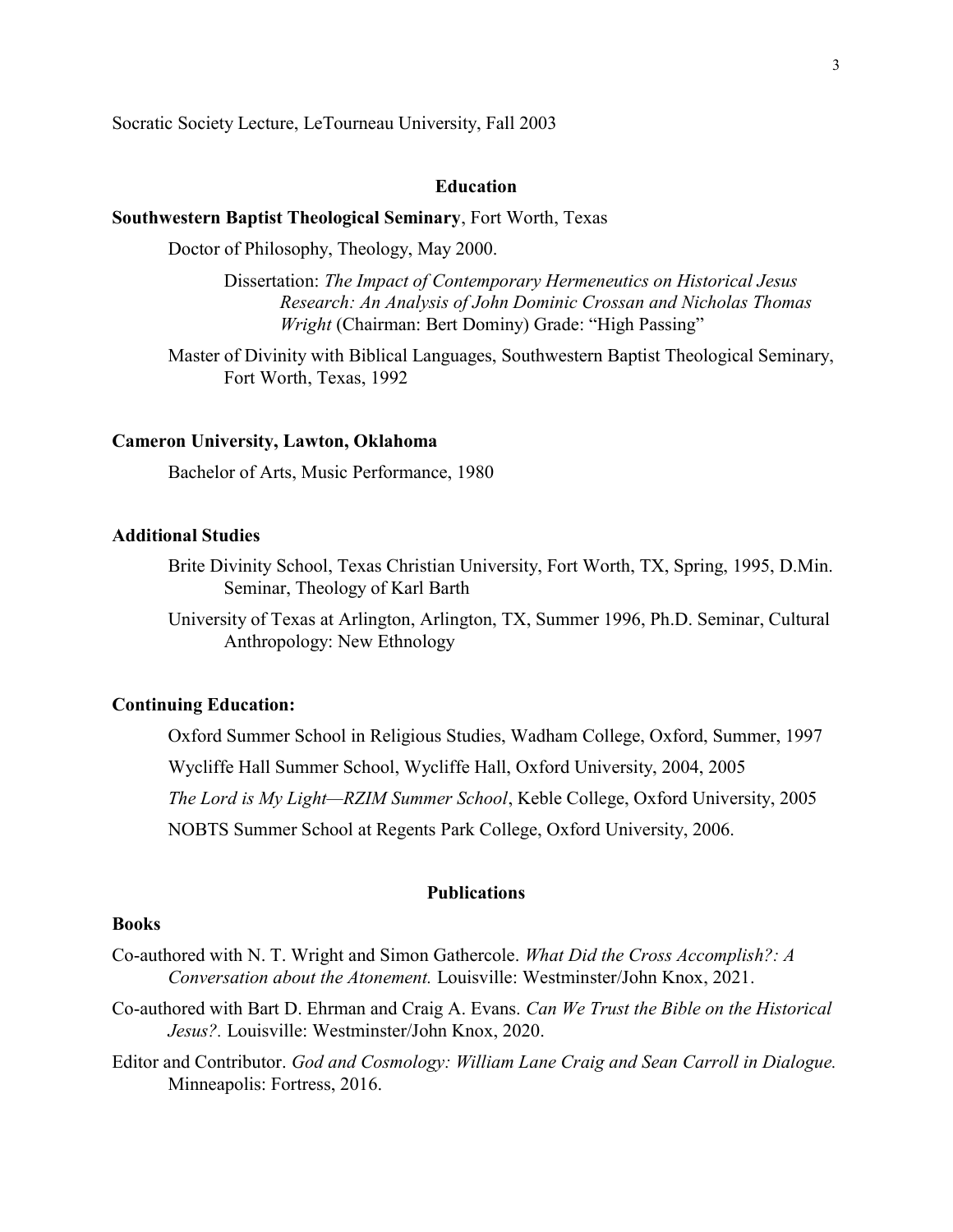- Editor and Contributor. The Message of Jesus: John Dominic Crossan and Ben Witherington III in Dialogue. Minneapolis: Fortress, 2013.
- Editor and Contributor. Can Only One Religion Be True?: Paul Knitter and Harold Netland in Dialogue. Minneapolis: Fortress, 2013.
- Editor and Contributor. The Reliability of the New Testament: Bart Ehrman and Daniel Wallace in Dialogue. Minneapolis: Fortress, 2011.
- Editor and Contributor with Gary Habermas. Memories of Jesus: A Critical Assessment of James D. G. Dunn's Jesus Remembered. Nashville: B & H Academic, 2010.
- Editor and Contributor. The Future of Atheism: Alister McGrath and Daniel Dennett in Dialogue. Minneapolis and London: Fortress and SPCK, October 2008.
- Author. The Quest of the Hermeneutical Jesus: The Impact of Hermeneutics on the Jesus Research of John Dominic Crossan and N. T. Wright. Lanham, MD: University Press of America, 2008.
- Editor and Contributor. Intelligent Design: William A. Dembski and Michael Ruse in Dialogue. Minneapolis: Fortress, 2007.
- Editor and Contributor. The Resurrection of Jesus: John Dominic Crossan and N. T. Wright in Dialogue. Minneapolis and London: Fortress and SPCK, 2006.
- General Editor. Studies in Christian Apologetics (monograph series on Christian Apologetics). B&H Academic.

# Journal Articles and Published Essays

- "On Habermas' Minimal Facts Argument," in Defending the Historicity of the Resurrection of Jesus: Essays to Honor the Life's Work of Gary R. Habermas. Edited by W. David Beck and Michael R. Licona. Bellingham, WA: Lexham, 2020.
- "We Should Be Open-Minded About 'God of the Gaps' Arguments," in *Openmindedness in* Philosophy of Religion. Edited by Gregory E. Trickett and John R. Gilhooly. Newcastle upon Tyne: Cambridge Scholars Press, 2020.
- "Is Jesus Really the Only Savior?: Critiquing Common Objections to Christian Particularism," in Engage: Tools for Contemporary Evangelism. Edited by Wm. Craig Price, 149-64. Birmingham, AL: Iron Stream Media, 2019.
- "On Open Theism Either God Has False Beliefs, or I Can Know Something That God Cannot," in Philosophical Essays Against Open Theism. Edited by Benjamin H. Arbour, 110-18. New York: Routledge, 2018.
- "What's at Stake When We Debate God and Cosmology," in God and Cosmology: William Lane Craig and Sean Carroll in Dialogue, ed. Robert B. Stewart, 1-18. Minneapolis: Fortress, 2016.
- "Mythicism." With Marilyn Stewart, Watchman Fellowship Profile, February, 2016.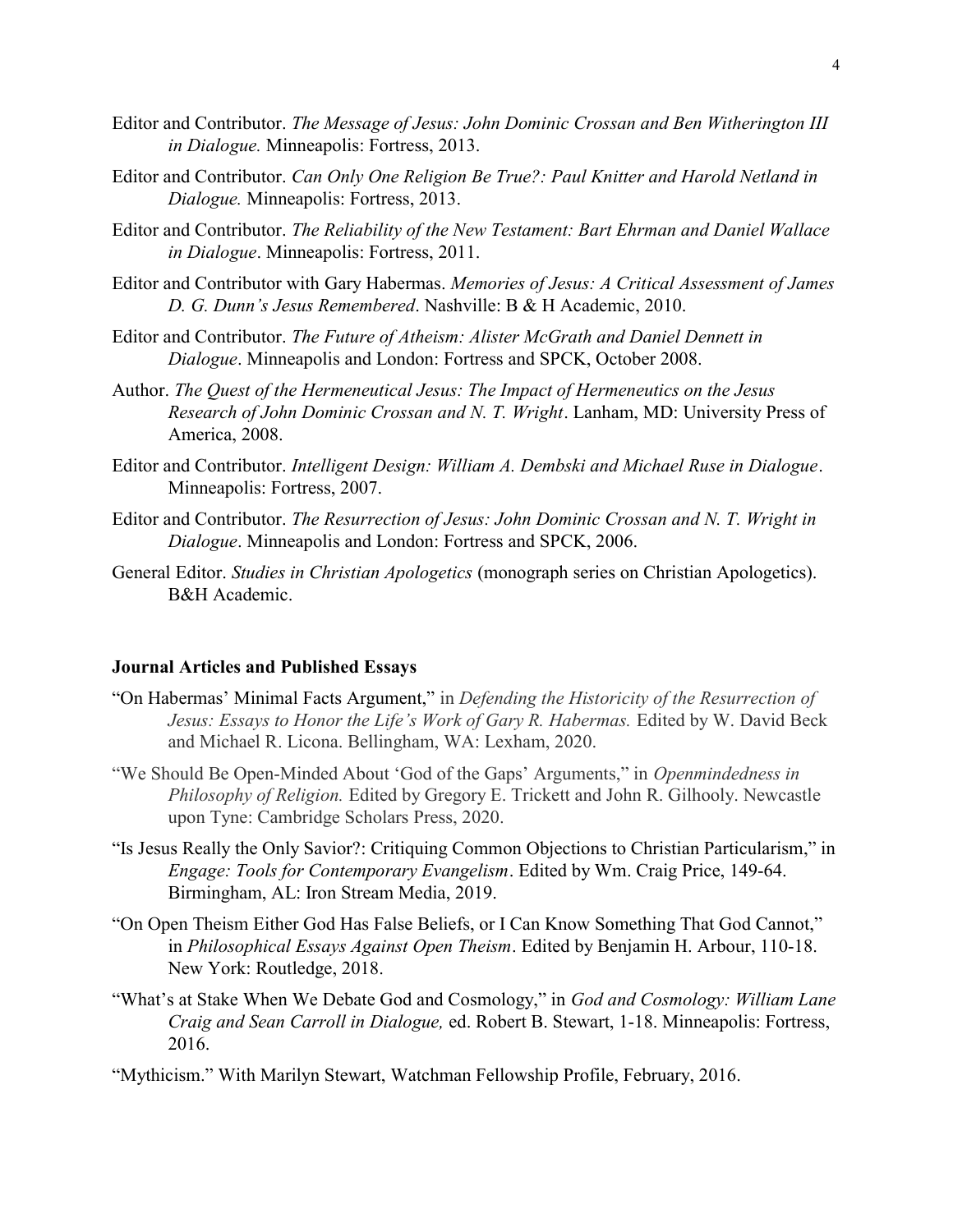- "Doing History the (W)right Way: Is N.T. Wright's Historical Method Modern, Postmodern, or Something Else Altogether?" Journal for the Study of the Historical Jesus 13 (Winter 2015): 1-19.
- "What Is Wrong with the New Atheism?" The City, Volume VIII, no. 2 (Winter 2015): 100-108. (Houston Baptist University Journal)
- "'Holy War,' Divine Action, and New Atheism: Philosophical Considerations." In Old Testament "Holy War" and Christian Morality: Perspectives and Prospects. Edited by Paul Copan, Jeremy Evans, and Heath A. Thomas, 265-84. Downers Grove: InterVarsity, 2013.
- "Can Only One Religion Be True?: Surveying the Answers." In Can Only One Religion Be True?: Paul Knitter and Harold Netland in Dialogue. Edited by Robert B. Stewart, 1-16. Minneapolis: Fortress, 2013.
- With Heath A. Thomas, "The Resurrection of Jesus: A Methodological Survey and Introduction to the Present Volume." Southeastern Theological Review. Volume 3, Number 1. (Summer 2012): 1-13.
- Guest Co-Editor, Southeastern Theological Review. Volume 3, Number 1. Summer, 2012.
- "The Insufficiency of Naturalism: A Worldview Critique." In Come, Let Us Reason: New Essays in Christian Apologetics, ed. William Lane Craig and Paul Copan, 81-96. Nashville: B&H Academic, 2012, 81-97.
- "How Science Works and What It Means for Believers." In Defending the Faith, Engaging the Culture: Essays in Honor of L. Russ Bush. Edited by Bruce A. Little and Mark D. Liederbach, 179-94. Nashville: B&H Academic, 2011.
- "Why New Testament Textual Criticism Matters: A Non-Critic's Perspective." In The Reliability of the New Testament: Bart Ehrman and Daniel Wallace in Dialogue. Edited by Robert B. Stewart, 1-12. Minneapolis: Fortress, 2011.
- "Introduction." In Memories of Jesus: A Critical Assessment of James D. G. Dunn's Jesus Remembered. Edited by Robert B. Stewart and Gary R. Habermas, xv-xviii. Nashville: B&H Academic, 2010.
- "From Reimarus to Dunn: Situating James D. G. Dunn in the History of Jesus Research." In Memories of Jesus: A Critical Assessment of James D. G. Dunn's Jesus Remembered. Edited by Robert B. Stewart and Gary R. Habermas, 1-30. Nashville: B&H Academic, 2010.
- "Doing History the (W)right Way: Is N. T. Wright a Modernist, a Postmodernist, or Something Else All Together?" In Jesus as Israel's Messiah: Engaging the Work of N. Thomas Wright, LHJS/LNTS. Edited by Robert L. Webb and Mark Allan Powell. London and New York: T & T Clark, forthcoming.
- "The Future of Atheism: An Introductory Appraisal." In The Future of Atheism: Alister McGrath and Daniel Dennett in Dialogue. Edited by Robert B. Stewart, 1-16. Minneapolis and London: Fortress and SPCK, October 2008.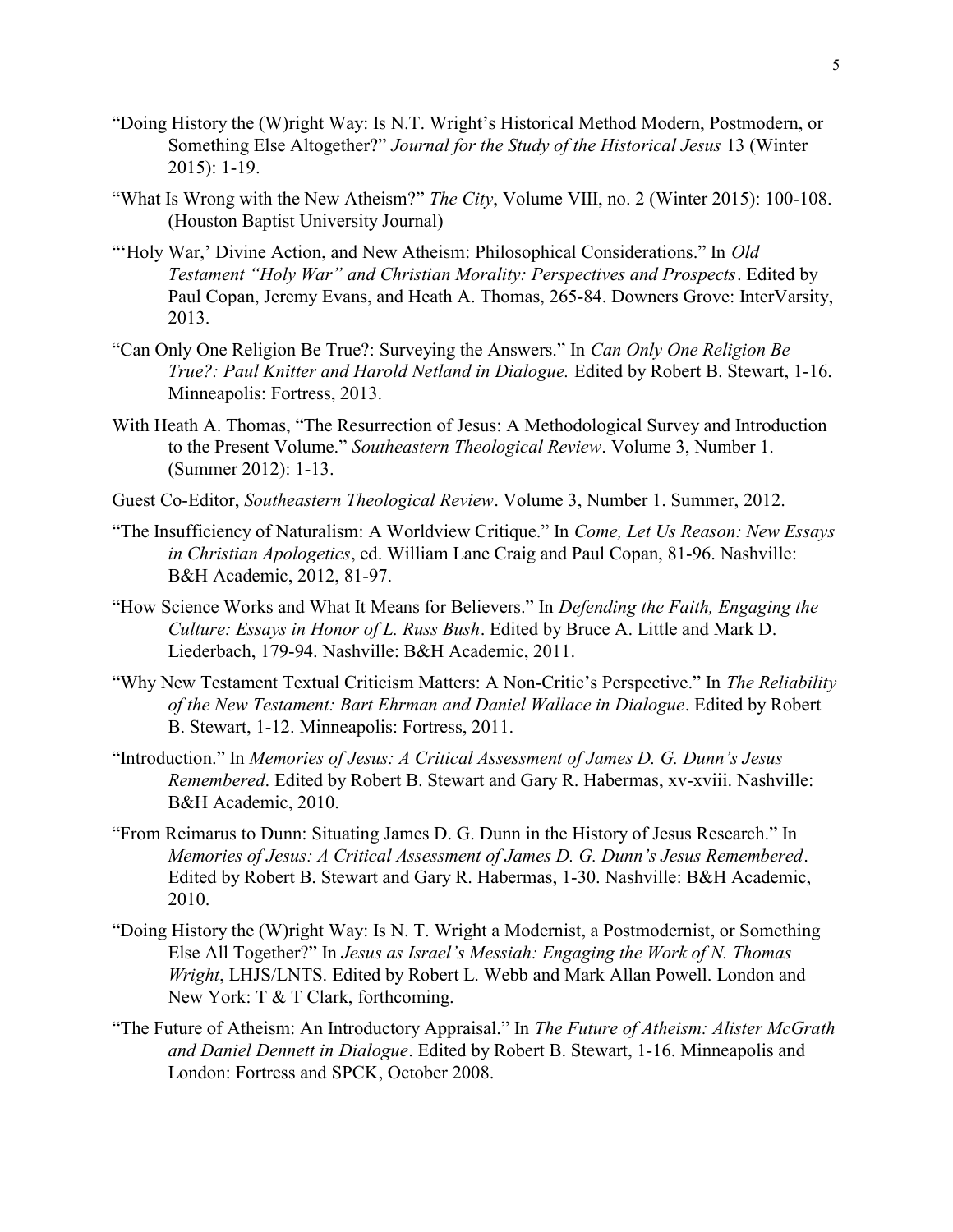- "Are There Scientific Errors in the Bible?" Aereopagus Journal 7.6 (November-December 2007): 10-15.
- "Introduction: What Are We Talking About?" In Intelligent Design: William A. Dembski and Michael Ruse in Dialogue. Edited by Robert B. Stewart, 1-11. Minneapolis: Fortress, 2007.
- "Hermeneutics in Previous Quests of the Historical Jesus." In Harmony of the Gospels. Edited by Steven L. Cox and Kendell H. Easley, 261-66. Nashville: Broadman and Holman, 2007.
- "Man." In The Baptist Faith and Message 2,000: Critical Issues in America's Largest Protestant Denomination. Edited by Douglas K. Blount and Joseph D. Woddell, 25-35. Lanham, MD: Rowman and Littlefield, 2007.
- "Is Christian Science Comptatible with the Bible?" In Apologetics Study Bible. Edited by Ted Cabal. Nashville: Broadman and Holman, 2007.
- "Introduction." In The Resurrection of Jesus: John Dominic Crossan and N. T. Wright in Dialogue. Edited by Robert B. Stewart, 1-15. Minneapolis and London: Fortress and SPCK, 2006.
- "The Hermeneutics of Resurrection." In The Resurrection of Jesus: John Dominic Crossan and N. T. Wright in Dialogue. Edited by Robert B. Stewart, 58-77. Minneapolis and London: Fortress and SPCK, 2006.
- "Voodoo." Watchman Fellow Profile Notebook. Spring 2006. Arlington, TX: Watchman Fellowship, Inc.
- "But That's Not Mormon Doctrine." The Southern Baptist Journal of Theology 9.2 (Summer 2005): 76-78.
- "The Case of the Unexpected Sermon: Discovering the Values (and Dangers) of Abductive Preaching." *Preaching: The Professional Journal for Preachers* 19.1 (July-August 2003): 14-17, 48.
- "N. T. Wright's Hermeneutic: Part 2. The Historical Jesus." Churchman: A Journal of Anglican Theology 117 (Fall 2003): 235-66.
- "N. T. Wright's Hermeneutic: Part 1. Critical Realism." Churchman: A Journal of Anglican Theology 117 (Summer 2003): 153-75.
- "Is Mormonism Christian: An Evangelical Critique of LDS Scholar Stephen E. Robinson's Arguments for Recognizing Mormonism as Christian." Journal of Christian Apologetics 1.2 (Winter 1997): 15-33.

## Dictionary or Encyclopedia Articles

- "Resurrection of Jesus." In Cambridge Dictionary of Christianity. Edited by Daniel Patte. Cambridge: Cambridge University Press, 2010.
- "Testimony, LDS." In Baker Dictionary of Cults and Sects. Edited by H. Wayne House. Grand Rapids: Baker, Forthcoming.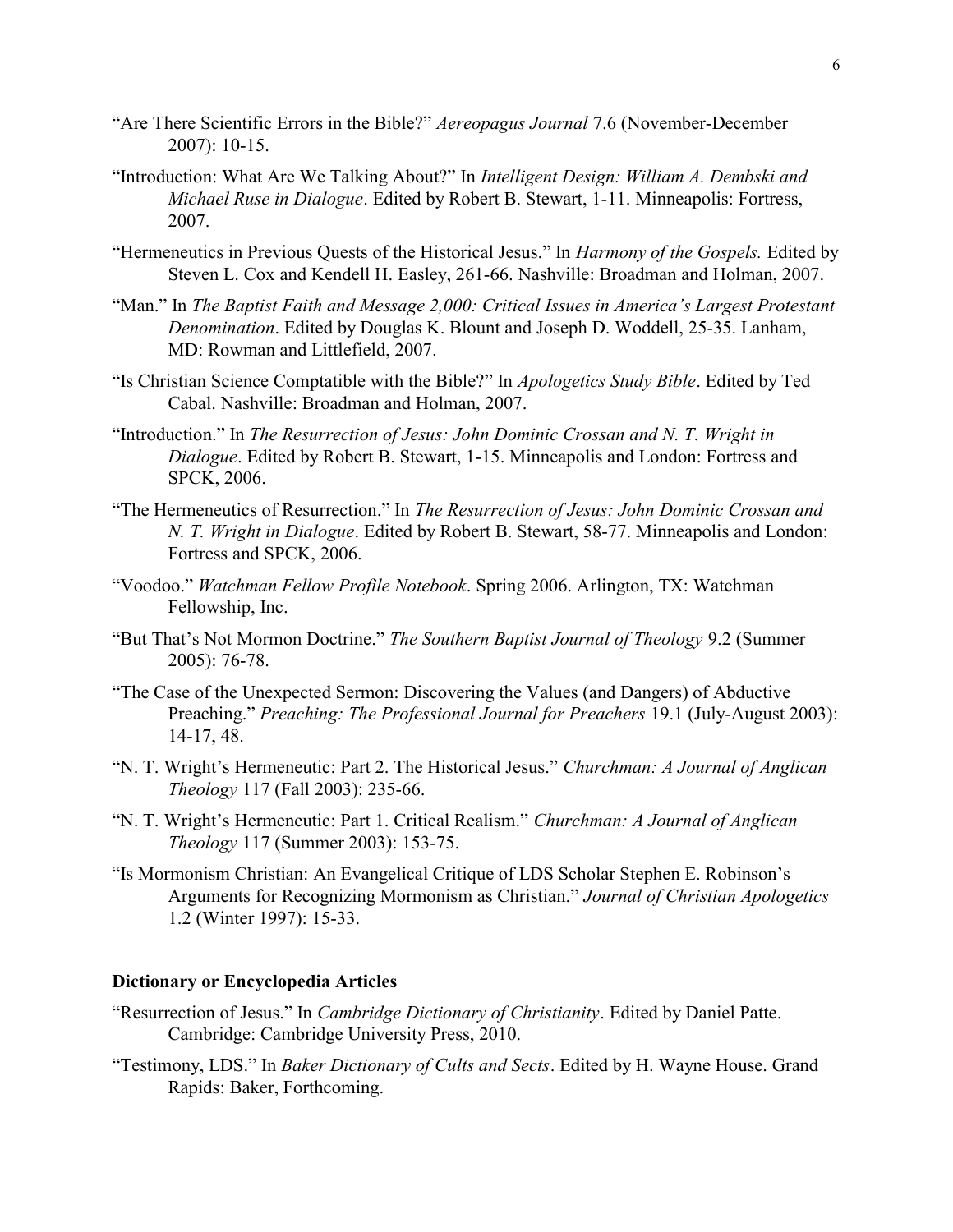- "LDS, Epistemology." In Baker Dictionary of Cults and Sects. Edited by H. Wayne House. Grand Rapids: Baker, Forthcoming.
- "Comparative Religion." In Baker Dictionary of Cults and Sects. Edited by H. Wayne House. Grand Rapids: Baker, Forthcoming.
- "Divine Freedom." In Holman Illustrated Bible Dictionary. Edited by Trent C. Butler, Chad Brand, Charles Draper, and Archie England. Nashville: Broadman and Holman, 2003.
- "Purgatory." In Holman Illustrated Bible Dictionary. Edited by Trent C. Butler, Chad Brand, Charles Draper, and Archie England. Nashville: Broadman and Holman, 2003.

# Book Reviews

- James K. Beilby and Paul Rhodes Eddy, eds., "The Historical Jesus: Five Views," in Journal of the Evangelical Theological Society 54.1 (March 2011): 147-49.
- John G. Stackhouse, ed., Evangelical Futures: A Conversation on Theological Method, in Southwestern Journal of Theology 45.1 (Fall 2002): 94-95.
- Ted Peters, God: The World's Future: Systematic Theology for a New Era. Minneapolis: Fortress Press, 2000, in The Southern Baptist Journal of Theology 6.2 (Summer 2002): 91-92.
- Ted Peters, God: The World's Future: Systematic Theology for a New Era. Minneapolis: Fortress Press, 2000, in Southwestern Journal of Theology 44.2 (Spring 2002): 99-100.
- Carey C. Newman, ed., Jesus and the Restoration of Israel: A Critical Assessment of N. T. Wright's Jesus and the Victory of God, in Journal of the Evangelical Theological Society 44.2 (June 2001): 333-35.
- James D. Chancellor, Life in The Family: An Oral History of the Children of God. New Religious Movements. Syracuse, NY: Syracuse University Press, 2000, in The Southern Baptist Journal of Theology 5.2 (Summer 2001): 103-4.
- Blomberg and Stephen E. Robinson, How Wide the Divide?: A Mormon and an Evangelical in Conversation, in Southwestern Journal of Theology 41.1 (Fall 1998): 124-25.

#### Papers and Presentations

- "An Appreciative but Critical Analysis of Gary Habermas's Minimal Facts Argument for the Resurrection of Jesus." Annual Meeting of the Evangelical Philosophical Society, San Diego, CA, November 2019.
- "Historical Reliability: What Does It Require?" Southwest Regional Meeting of the Evangelical Philosophical Society, New Orleans, LA, April, 2019.
- "We Need to be Open-minded About "God of the Gaps" Arguments?" Weatherford College Philosophy of Religion Conference, Weatherford, TX, April 2018.
- "Who's Afraid of God of the Gaps Arguments?" Annual Meeting of the Evangelical Philosophical Society, San Antonio, TX, November 2016.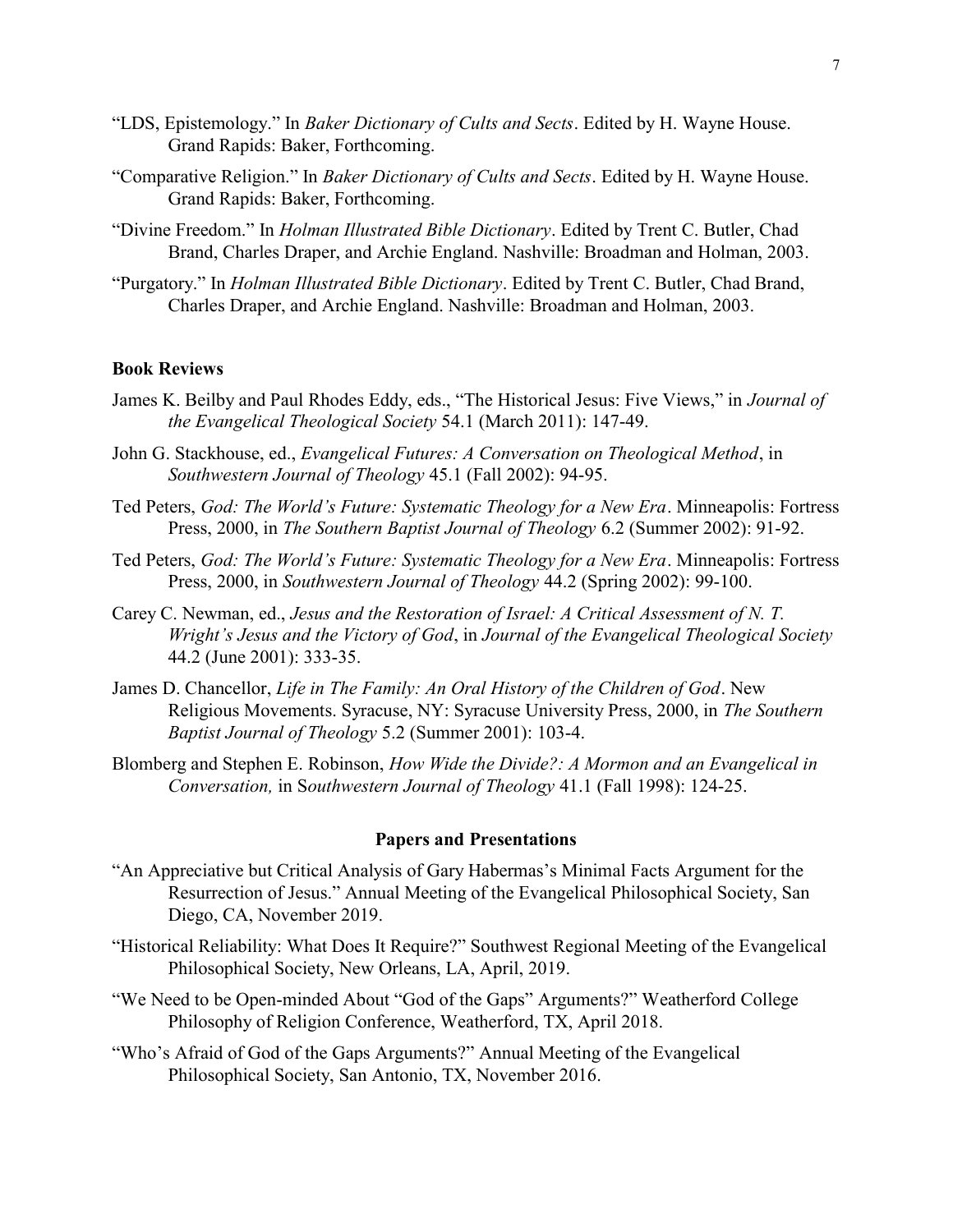- "Who's Afraid of the Multiverse? Southwest Regional Meeting of the Evangelical Philosophical Society, Dallas, TX, April, 2016.
- "What's Wrong with the New Atheism," Evangelical Philosophical Society Apologetics Conference, Atlanta, GA, November, 2015.
- "On 'God of the Gaps' Reasoning and the 'Scientific Method,'" Southwest Regional Meeting of the Evangelical Philosophical Society, Fort Worth, TX, March, 2014.
- "Can Only One Religion Be True?: Surveying the Answers," Evangelical Ministries to New Religions," Littleton, CO, April, 2013.
- "Pascal's Wager, Modal Ontological Arguments, and Richard Dawkins," Southwest Regional Meeting of the Evangelical Philosophical Society, Dallas, TX, March, 2013.
- "Punching Holes in Recent Atheistic Arguments," Evangelical Philosophical Society Apologetics Conference, Berkeley, CA, November, 2011.
- "Does God Have False Beliefs and Does It Matter If He Does?" Southwest Regional Meeting of the Evangelical Philosophical Society, Dallas, TX, March, 2011.
- "Plenary Panel Discussion on Contemporary Issues in Evangelical Theology," Southwest Regional Meeting of the Evangelical Theological Society, Dallas, TX, March, 2011.
- "Worldviews: What They Are and Why They Matter," Evangelical Philosophical Society Apologetics Conference, Atlanta, GA, November, 2010.
- "Does God Have False Beliefs and Does It Matter If He Does?" Annual Meeting of the Evangelical Philosophical Society, Atlanta, GA, November 2010.
- "The Insufficiency of Naturalism: A Worldview Critique," Evangelical Philosophical Society Apologetics Conference, New Orleans, LA, November, 2009.
- "The Law of Eternal Progression: Understanding the LDS Gospel," The Lord is  $My Light$  RZIM Summer School, Keble College, Oxford University, 2005
- "Sharing the Gospel Effectively with Latter-day Saints," The Lord is My Light—RZIM Summer School, Keble College, Oxford University, 2005
- "I Knew Jesus Before He Had a Seminar: The Impact of Hermeneutics upon John Dominic Crossan's Historical Jesus Research," Annual Meeting of the Evangelical Theological Society, Atlanta, GA, November 2004
- "How Cults Begin: A Study of the Theological and Sociological Influences Impacting Early Mormon and Watchtower Theology," Evangelical Ministries to New Religions Annual Conference, New Orleans, LA, January 2004
- "The Quest of the Hermeneutical Jesus: How Hermeneutics Impacts N.T. Wright's Jesus Research," Annual Meeting of the Evangelical Theological Society, Atlanta, GA, November 2003
- "Does the God of Open Theism Hold False Beliefs?" Faculty Workshop, New Orleans Baptist Theological Seminary, New Orleans, LA, August 2003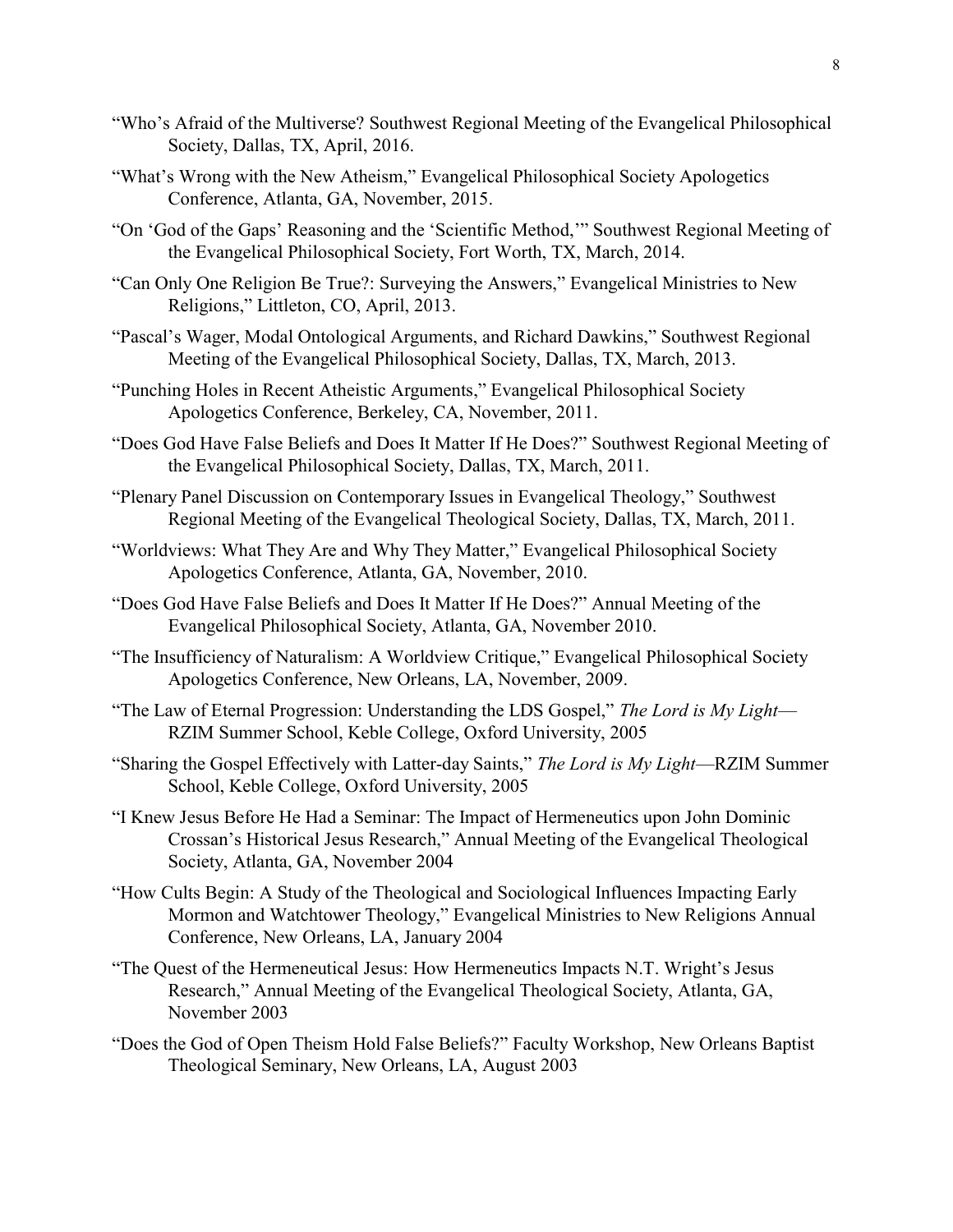- "Living in an Abductive World: Cautious Agreement and a Plea for Balance." Plenary Response to Leonard Sweet, Annual Meeting of the Evangelical Homiletics Society, Deerfield, IL, October 2002
- "Doing History the (W)right Way: Is N. T. Wright a Modernist, a Postmodernist, or Something Else Altogether?" Annual Meeting, Evangelical Theological Society, Colorado Springs, CO, November 2001
- "Sherlock Holmes and the Case of the Missing Monarchy: The Logic of Archaeological Minimalism: An Appreciative Response to Steven M. Ortiz's 'Deconstructing David: Current Trends in Biblical and Archaeological Studies'" Ola Famer Lenaz Lecture Response, New Orleans Baptist Theological Seminary, May 2001
- Moderator, Panel Discussion on Christianity and Contemporary Culture, Evangelical Ministries to New Religions, Evangelical Ministries to New Religions Annual Conference, New Orleans, LA, February 2001
- "An Appreciative Disagreement: A Response to Charlene Burns's 'Divine Sympathy and Human Suffering: A Remedy for Process Theistic Impotence,'" New Orleans Regional Meeting, College Theology Society, March 2000
- "Oh! That's What That Means, or Is It? A Response to David M. Howard, Jr.'s 'Speaking of Miracles: What Ever Happened to the Sun and the Moon? Hermeneutics and Interpretation in Joshua 10,'" Ola Famer Lenaz Lecture Response, New Orleans Baptist Theological Seminary, December 1999
- "O' You Take the Wredebahn, and I'll Take the Schweitzerbahn, and I'll Get to Jesus Before You: N. T. Wright's Vision of an Apocalyptic Jesus," Annual Meeting, Evangelical Theological Society, Danvers, MA, November 1999
- "O' You Take the Wredebahn, and I'll Take the Schweitzerbahn, and I'll Get to Jesus Before You: N. T. Wright's Vision of an Apocalyptic Jesus," Southwest Regional Meeting, Evangelical Theological Society, New Orleans, LA, March 1999
- Panelist, Round Table Discussion on "Evangelical Responses to Contemporary Mormonism," Southwest Regional Meeting, Evangelical Theological Society, New Orleans, LA, March 1999
- "An Evangelical Assessment of N. T. Wright's Hermeneutic" Annual Meeting, Evangelical Theological Society, Orlando, FL, November 1998
- "Athanasius, Where Are You?: How Should the Church Respond to Mormonism?" Society for the Study of New Religions, Orlando, FL, November 1998
- "Is Mormonism Christian?: An Evangelical Critique of Mormon Scholar Stephen E. Robinson's Arguments for Viewing Mormonism as Christian" at the 1997 Annual Evangelical Theological Society Meeting, November 1997, and at Southwest Regional Meeting of the Evangelical Theological Society, Dallas, TX 1998
- Panelist, Round Table Discussion of How Wide the Divide: A Mormon and an Evangelical in Conversation (Craig L. Blomberg and Stephen E. Robinson, 1997, IVP) at the 1997 National Meeting of Evangelical Ministries to New Religions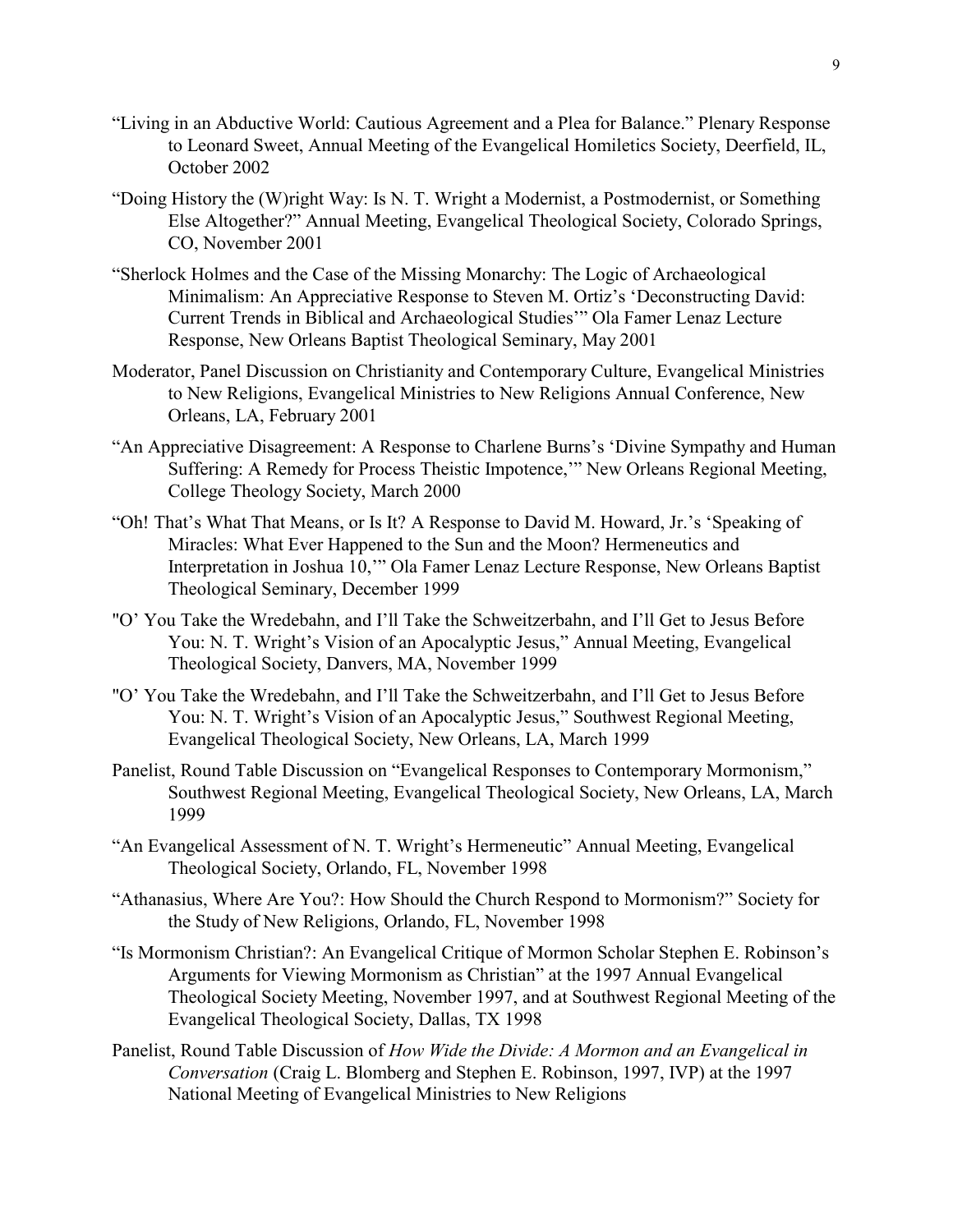#### Memberships

Executive Committee Member, Evangelical Philosophical Society, 2005 to 2008 Vice-president, Society for the Study of Alternative Religion, 2003-2005 Board Member, Evangelical Ministries to New Religions, 2000-2005 Board Member, Watchman Fellowship, Inc., 1998-present Member: Evangelical Theological Society, 1996-present American Academy of Religion, 1996-2002 Society of Biblical Literature, 1996-present Evangelical Ministries to New Religions, 1997-present Evangelical Philosophical Society, 1998-present Baptist Association of Philosophy Teachers, 1998-present Society for the Study of Alternative Religions, 1998-2005 Society of Christian Philosophers, 1999-present Ola Farmer Lenaz Lecture Respondent, New Orleans Baptist Theological Seminary, Spring 2001 Ola Farmer Lenaz Lecture Respondent, New Orleans Baptist Theological Seminary, Fall 1999

### Awards

- Southeastern Theological Fellowship Award for Excellence in Evangelical Scholarship, Southeastern Baptist Theological Seminary, November 2016
- Marvin Jones Awards for Excellence, Outstanding Research Professor, New Orleans Baptist Theological Seminary, May 2016
- Marvin Jones Awards for Excellence, Outstanding Research Professor, New Orleans Baptist Theological Seminary, May 2009
- Who's Who Among College and University Students in America, Southwestern Baptist Theological Seminary, 1994-1995, 1996-1997

### Church Involvement

Interim Pastor, Edgewater Baptist Church, New Orleans, LA, February 2021-present Pastor, Ames Blvd. Baptist Church, Marrero, LA, March 2011-March 2019. Interim Pastor, Ames Blvd. Baptist Church, Marrero, LA, February 2009-March 2011 Interim Pastor, Edgewater Baptist Church, New Orleans, LA, August 2007-August 2088 Interim Pastor, Edgewater Baptist Church, New Orleans, LA, January 2005-January 2006 Interim Pastor, First Baptist Church, Marrero, LA September 2001-March 2003